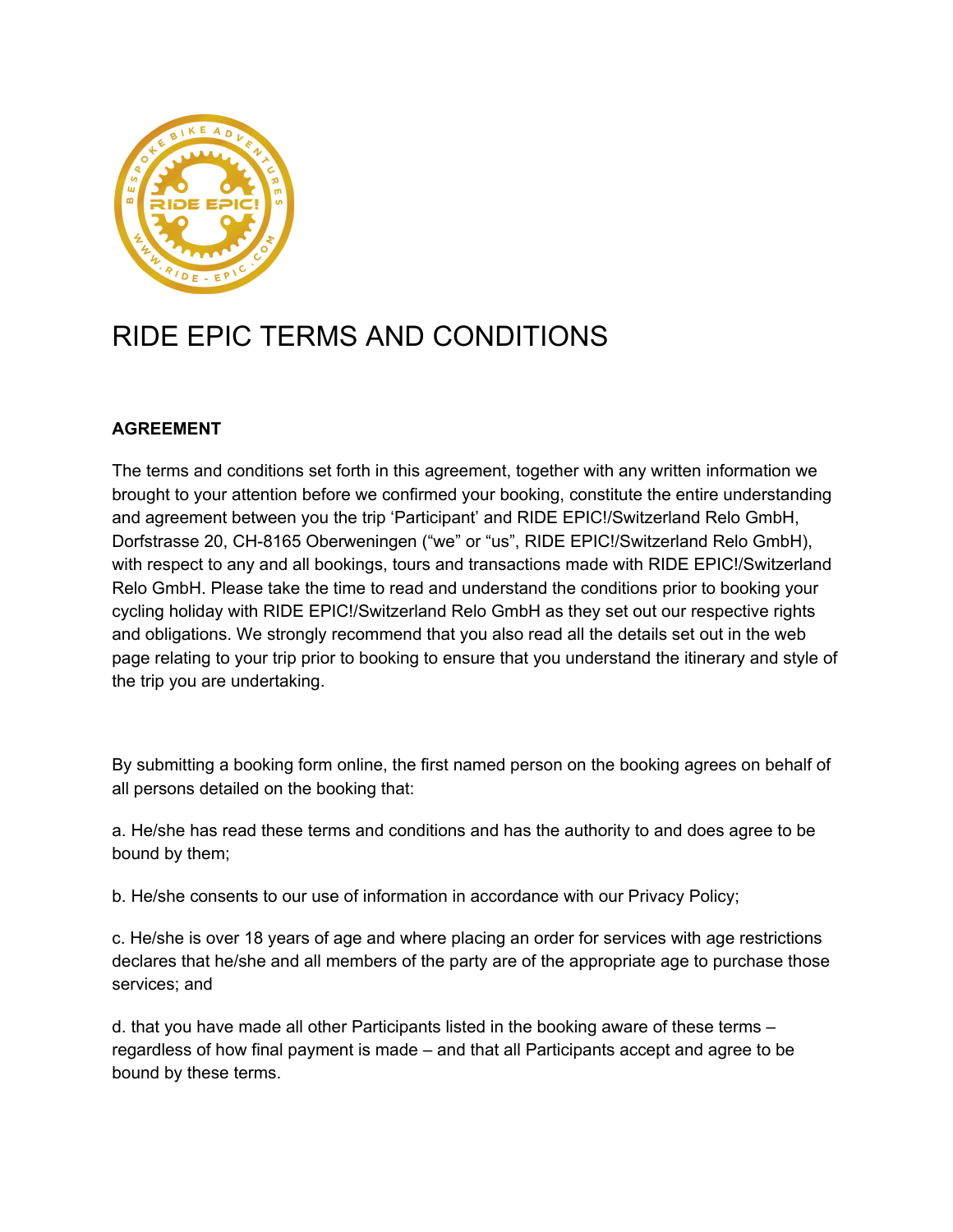#### **VALIDITY**

Please note that dates, itineraries and prices are indicative only and you must contact us for the up to date price of the arrangements you are seeking to book.

#### **ERRORS AND OMISSIONS**

Although we have made a concerted attempt to verify the accuracy of statements made in our trip documentation including brochure, website and trip brochure we cannot be held responsible for any error, omission or unintentional misrepresentation that may occur and we reserve the right to correct prices and other details in such circumstances. You must check the current price and all other details relating to the arrangements that you wish to book before your booking is confirmed.

#### **BOOKING INFORMATION AND CONDITIONS**

You are required to pay a non-refundable deposit of 30 % of the cost of your chosen trip for your booking to be confirmed. If your booking is made within 60 days of the departure date then the full amount is payable at the time of booking. Prices quoted are based on "twin shared" accommodation, always exclude flights (except where specified otherwise) and may be subject to change without notice. A supplement may be charged for single room occupancy. We reserve the right to return your deposit and decline to issue a confirmation at our absolute discretion.

A detailed kit list, and information on travelling to the meeting point will be sent to you upon receipt of your deposit/full payment. Meeting instructions and final trip arrangements will be sent to you two weeks prior to your tour start date.

#### **ACCEPTANCE OF BOOKING AND FINAL PAYMENTS**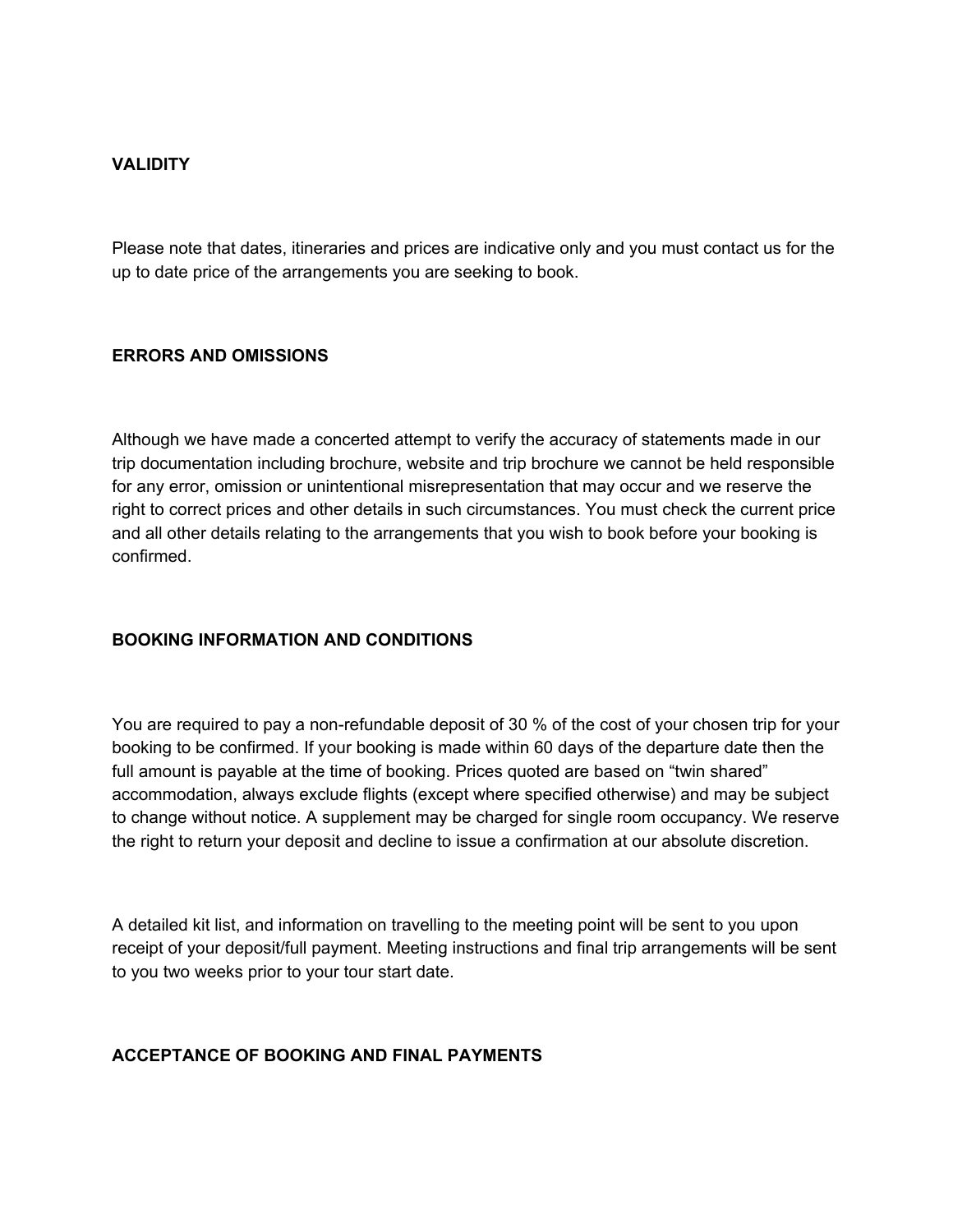Acceptance of your booking will be confirmed by us in writing. A booking is not confirmed until we have received full payment for your holiday and you have received a final confirmation from us. A binding contract will come into existence between you and us as soon as we have issued you with a booking confirmation that will confirm the details of your booking and will be sent to you. Upon receipt, if you believe that any details on the booking confirmation or any other document are wrong you must advise us immediately as changes cannot be made later and it may harm your rights if we are not notified of any inaccuracies in any document immediately.

Please refer to your booking confirmation for details regarding final payments. Payment of the balance of the trip price is due 60 days before the departure date. If this balance is not paid on or before the due date we reserve the right to treat your booking as cancelled in which case the cancellation charges set out below will become payable.

## **YOUR DETAILS**

In order for us to confirm your cycling holiday you must provide all requested details with the balance of the trip price. Necessary details include full name as per passport, date of birth, nationality, passport number, passport issue and expiry date and any pre-existing medical conditions you have which may affect your ability to complete your travel arrangements. Your booking cannot be confirmed without provision of these details.

#### **PRE-DEPARTURE DOCUMENTATION**

It is important that you carefully read all trip-related documents that you receive from us as soon as you receive them. It is your responsibility to contact us if any information is incorrect. We cannot accept liability if you do not notify us of any inaccuracies within seven days of your receipt of those documents. This agreement, a waiver of liability and assumption of risk agreement and, if required, a medical statement must be submitted by you. If you fail to submit this and other necessary documentation prior to departure, we reserve the right to treat your booking as cancelled by you and impose the cancellation fees described in this agreement.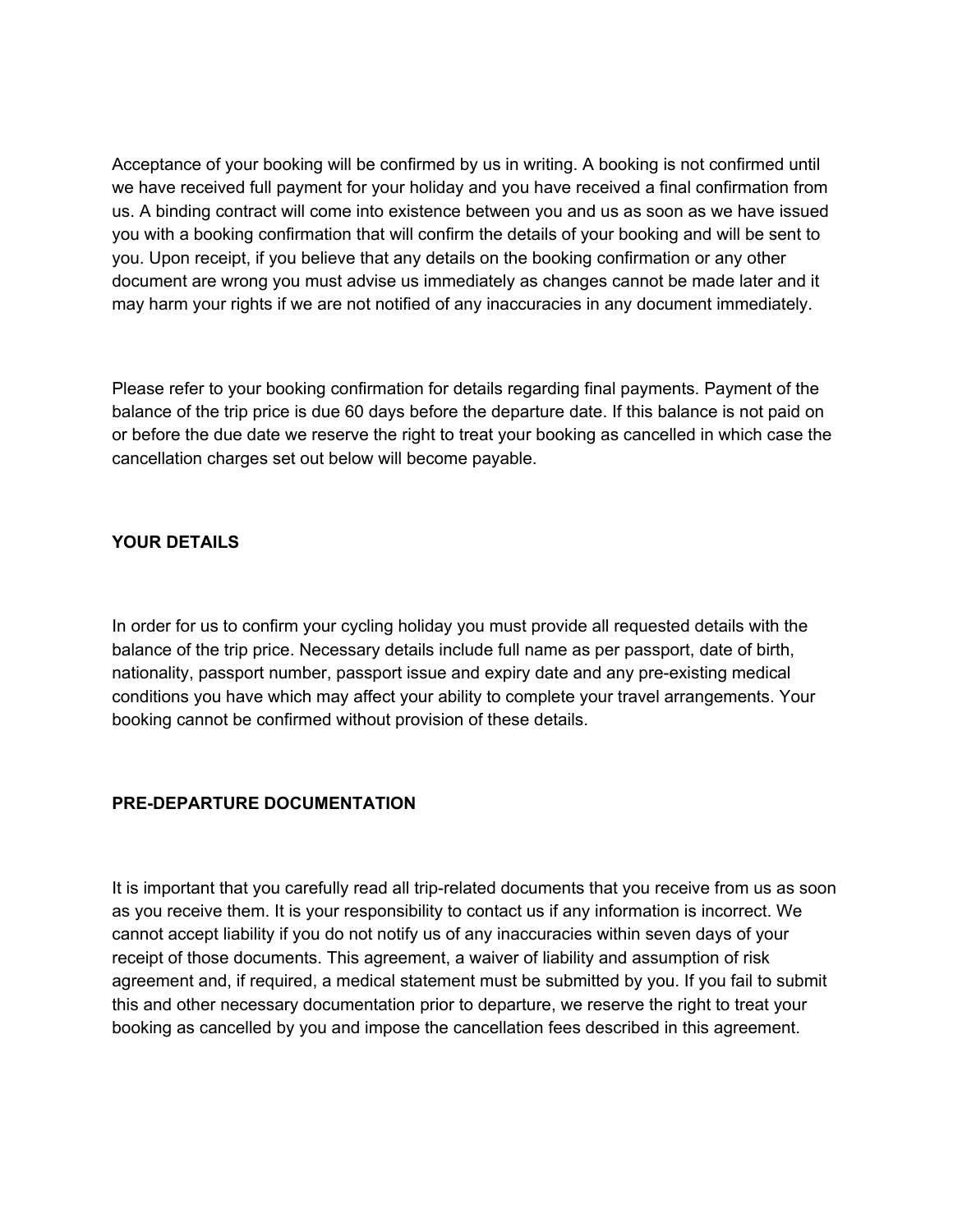#### **PRICING**

We reserve the right to amend the price of unsold holidays at any time and correct errors in the prices of confirmed holidays.

The price of your confirmed holiday is at all times subject to variations in:

i. transportation costs, including the cost of fuel; or

ii. dues, taxes or fees chargeable for services such as landing taxes or embarkation or disembarkation fees at ports and airports; or

iii. the exchange rates used to calculate your arrangements.

We will absorb and you will not be charged for any increase equivalent to 2% of the price of your travel arrangements, which excludes insurance premiums and any amendment charges and/or additional services or travel arrangements. You will be charged for the amount over and above that, plus an administration charge of Euro 5.00 per person. If this means that you have to pay an increase of more than 10% of the price of your confirmed travel arrangements (excluding any insurance premiums, amendment charges and/or additional services or travel arrangements), you will have the option of accepting a change to another holiday if we are able to offer one (if this is of equivalent or higher quality you will not have to pay more but if it is of lower quality you will be refunded the difference in price), or cancelling and receiving a full refund of all monies paid to us, except for any insurance premiums and any amendment charges and/or additional services or travel arrangements. Should you decide to cancel for this reason, you must exercise your right to do so within 14 days from the issue date printed on your final invoice. There will be no change made to the price of your confirmed holiday within 30 days of your departure nor will refunds be paid during this period. We will consider an appropriate refund of insurance premiums paid if you can show that you are unable to transfer or reuse your policy. Should the price of your holiday go down due to the changes mentioned above, by more than 2% of your confirmed holiday cost, then any refund due will be paid to you. However, please note that travel arrangements are not always purchased in local currency and some apparent changes have no impact on the price of your travel due to contractual and other protection in place.

#### **CANCELLATION BY YOU**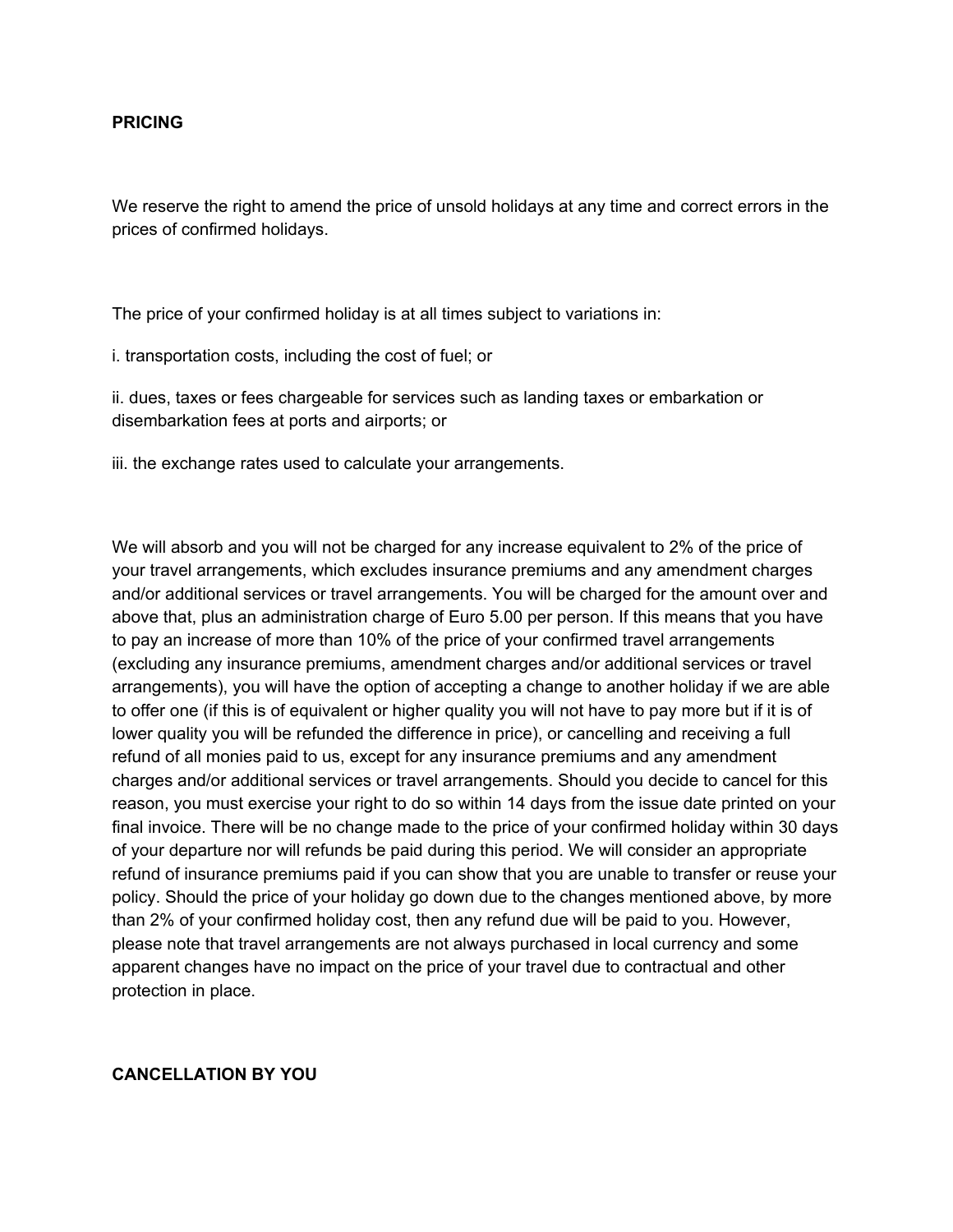If you or any other member of your party decides to cancel your confirmed booking you must notify us in writing. A cancellation will only be effective when we receive written confirmation of the cancellation. We do not offer any refund on monies paid by you and therefore in the event you cancel your booking, we will retain all monies paid by you by way of our cancellation charge. We strongly advise you to purchase trip cancellation and interruption insurance at the time of booking which will cover cancellation fees.

If you leave or have to be removed from a trip for any reason after it has commenced, we are not obliged to make any refunds for unused services. There are no exceptions to this cancellation policy, including for reasons related to weather, terrorism, civil strife, family or medical emergencies, or any other circumstances beyond our control.

If any member of your party is prevented from travelling, that person(s) may transfer their place to someone else (introduced by you and satisfying all the conditions applicable to the arrangements) providing we are notified not less than 28 days before departure and you pay an amendment fee of Euro 80 per person transferring, meet all costs and charges incurred by us and/or incurred or imposed by any of our suppliers and the transferee agrees to these booking conditions and all other terms of the contract between us. If you are unable to find a replacement, cancellation charges as set out will apply in order to cover our estimated costs. Otherwise, no refunds will be given for passengers not travelling or for unused services.

#### **AMENDMENTS MADE BY YOU**

If you wish to change any part of your booking after our confirmation invoice has been issued, you must inform us in writing as soon as possible and by no later than 60 days prior to the proposed departure date. This should be done by the first named person on the booking. Whilst we will do our best to assist, we cannot guarantee that we will be able to meet your requested change. Where we can meet a request, all changes will be subject to payment of an administration fee of Euro 80 per person per change as well as any applicable rate changes or extra costs incurred as well as any costs incurred by ourselves and any costs or charges incurred or imposed by any of our suppliers. You should be aware that these costs could increase the closer to the departure date that changes are made, and you should contact us as soon as possible. Where we are unable to assist you and you do not wish to proceed with the original booking, we will treat this as a cancellation by you. A cancellation fee may be payable. If you are prevented from travelling it may be possible to transfer your booking to another suitable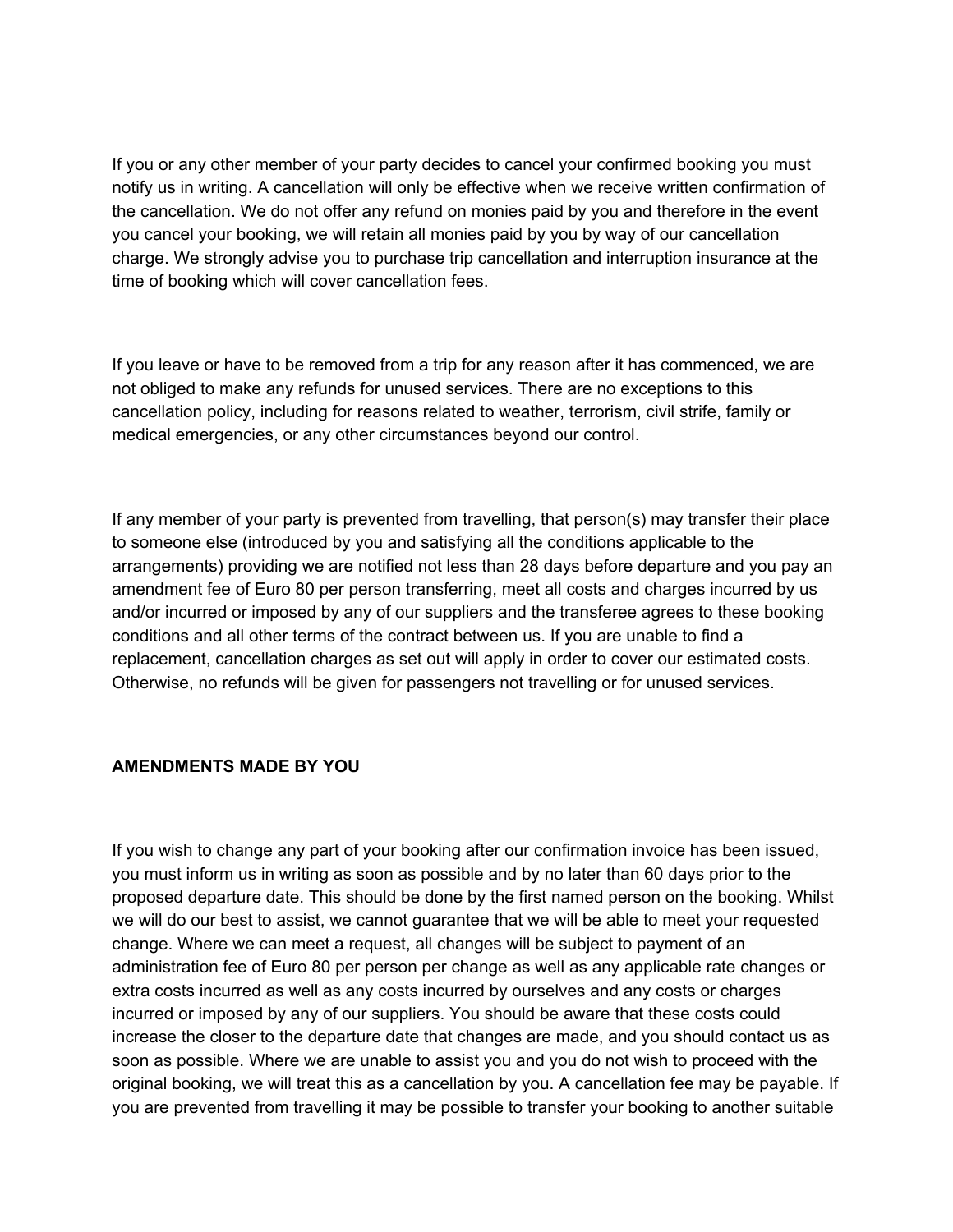person provided that written notice is given. An administration fee will be charged, details available upon request.

If you notify us of any amendments less than 60 days prior to the proposed departure date the refund policy applicable to cancellations will apply. No amendments are permitted to your booking within 10 days of departure.

If any member of your party is prevented from travelling, that person(s) may transfer their place to someone else (introduced by you and satisfying all the conditions applicable to the arrangements) providing we are notified at least 60 days prior to the proposed departure date and you pay an amendment fee of Euro 80 per person transferring, meet all costs and charges incurred by us and/or incurred or imposed by any of our suppliers and the transferee agrees to these booking conditions and all other terms of the contract between us. .

Note: Certain arrangements may not be amended after they have been confirmed and any alteration or cancellation could incur a cancellation charge of up to 100% of that part of the arrangements in addition to the charge above.

# **CANCELLATIONS BY SWITZERLAND RIDE EPIC!/SWITZERLAND RELO GMBH**

It is unlikely that we will have to make any changes to your travel arrangements, but we do plan the arrangements sometimes many months in advance. Occasionally, we may have to make changes and we reserve the right to do so at any time. Most of these changes will be minor and we will advise you of them at the earliest possible date. We also reserve the right in any circumstances to cancel your travel arrangements. For example, due to terrorism, natural disasters, political instability or other external events, or it is not viable for us to operate the planned itinerary and/or if the minimum number of participants required for a travel arrangement is not reached.

Most alterations will be minor and while we will do our best to notify you of any changes as soon as reasonably possible if there is time before your departure, we will have no other liability to you. Examples of "minor changes" include the following when made before departure:

· A change of outward departure time or overall length of your holiday of twelve hours or less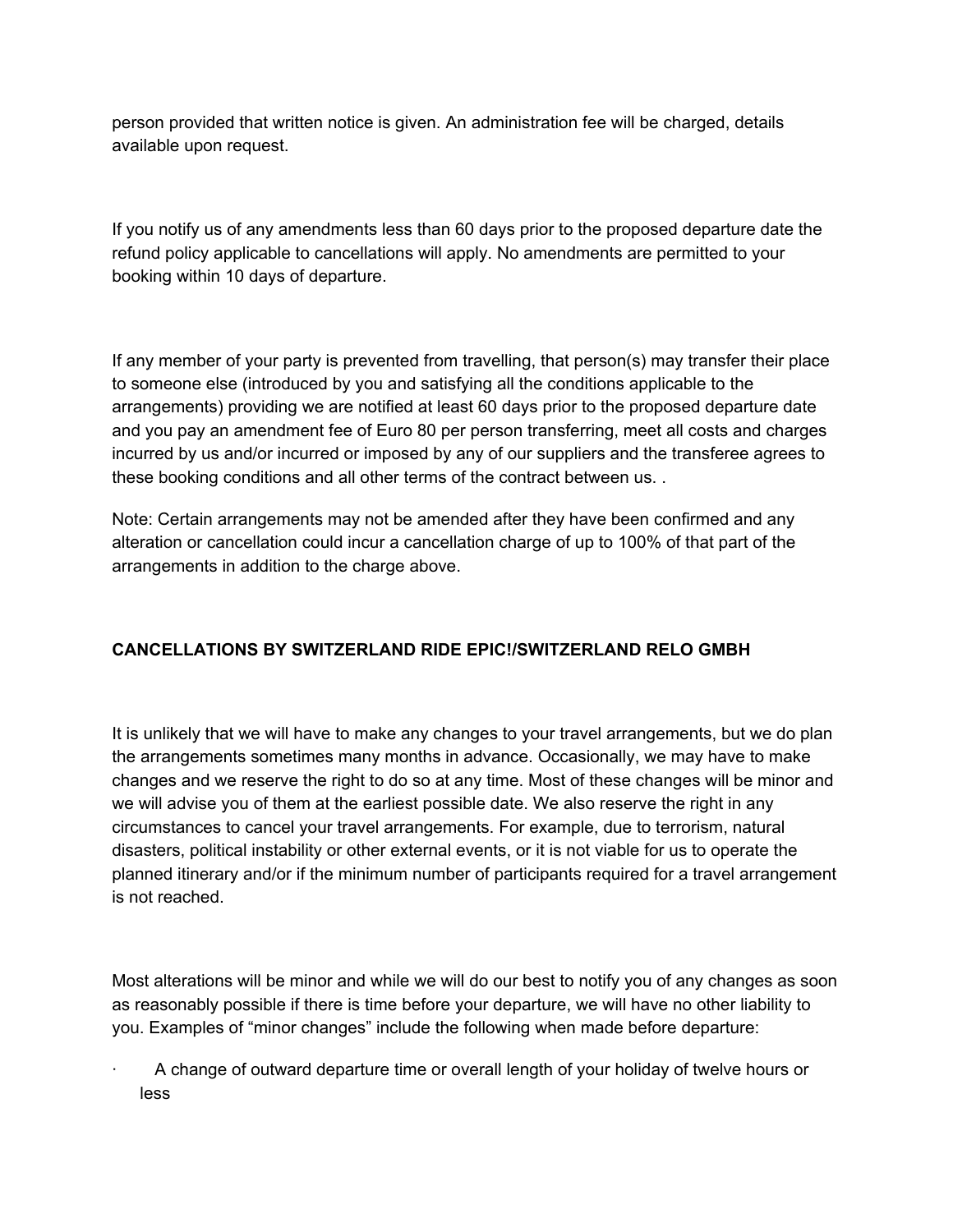· A change of accommodation to another of the same standard or classification

Occasionally we may have to make a major change to your confirmed arrangements. Examples of "major changes" include the following, when made before departure:

- A change of accommodation area for the whole or a significant part of your time away
- · A change of accommodation to that of a lower standard or classification for the whole or a significant part of your time away
- · A change of outward departure time or overall length of your arrangements of twelve or more hours
- A significant change to your itinerary, missing out one or more destination entirely

If we have to make a major change or cancel, we will tell you as soon as possible and if there is time to do so before departure, we will offer you the choice of:

- i. (for major changes) accepting the changed arrangements,
- ii. having a refund of all monies paid; or

iii. accepting an offer of alternative travel arrangements of comparable standard from us, if available (we will refund any price difference if the alternative is of a lower value).

You must notify us of your choice within 7 days of our offer. If you fail to do so we will assume that you have chosen to accept the change or alternative booking arrangements.

If we make a major change or cancel, less than 60 days before departure, we will also pay compensation as detailed below:

Period before departure when a major change is notified, and compensation payable per person: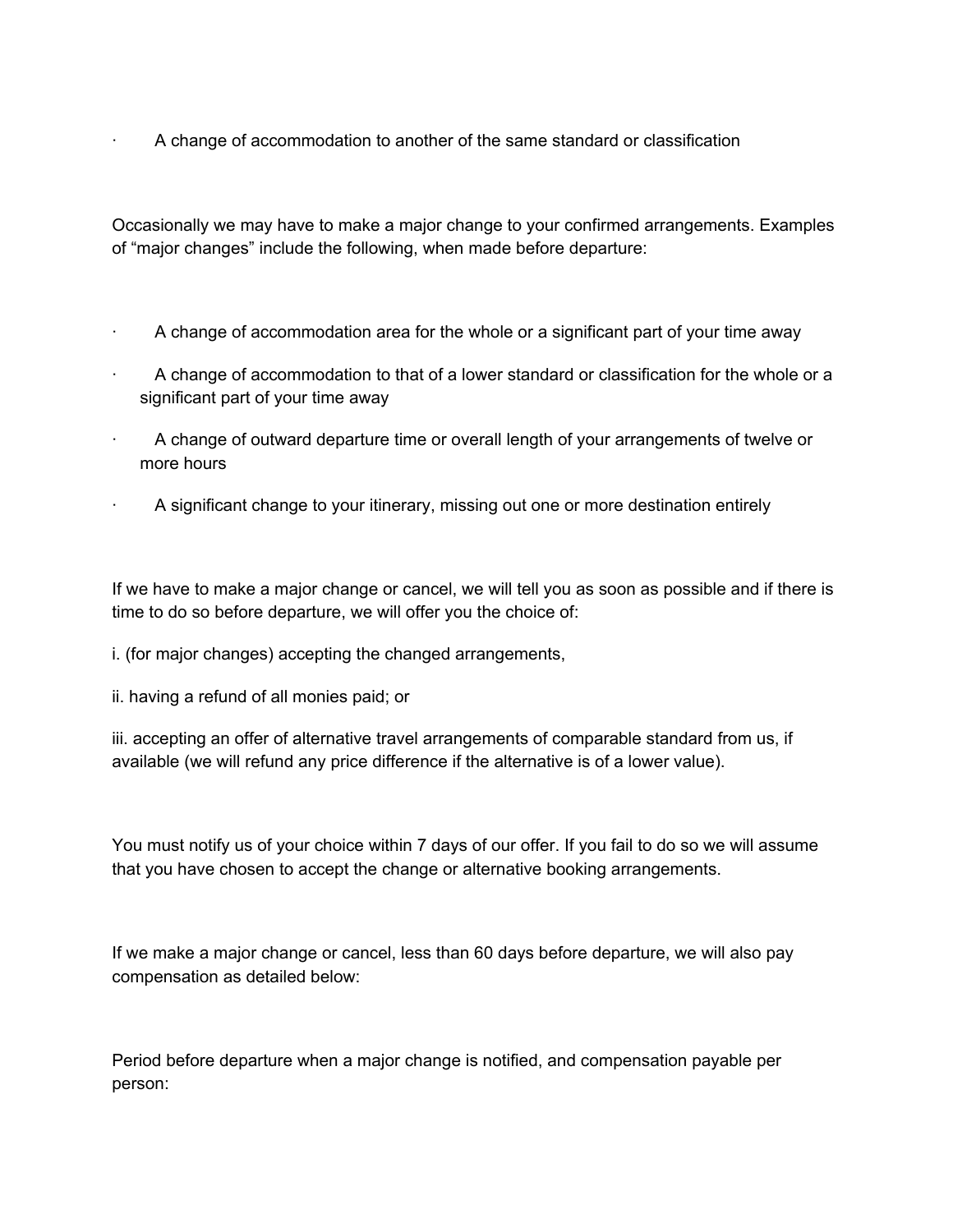More than 60 days = Euro 0.00 29-60 days = Euro 40 15-28 days = Euro 50  $7-14$  days = Euro 60 Less than  $7$  days = Euro 80

We will not pay you compensation where we make a major change or cancel more than 60 days before departure; or in the event that we are forced to make a change or cancel as a result of unusual and unforeseeable circumstances beyond our control, the consequences of which we could not have avoided even with all due care; or if we cancel your arrangements because the minimum number of participants to run the arrangements has not been reached.

The above sets out the maximum extent of our liability for changes and cancellations and we regret we cannot meet any expenses or losses you may incur as a result of change or cancellation including any incidental expenses that you may have incurred as a result of your booking including, but not limited to, visas, vaccinations, travel insurance excess, or non-refundable flights, train or bus tickets. Please note: where accommodation with a higher price than the original accommodation is offered by us and accepted by you, the difference in price will be deducted from any compensation payable. In no case will we pay compensation if accommodation is offered by us and accepted by you with a higher price than that originally booked in the same location where no additional payment is made by you.

We will not pay you compensation and the above options will not be available if we make a minor change or cancel as a result of your failure to make full payment on time or where the change(s) or cancellation by us arises out of alterations to the confirmed booking requested by you.

Very rarely, we may be forced by "force majeure" (see below) to change or terminate your arrangements after departure. If this situation does occur, we regret we will be unable to make any refunds (unless we obtain any from our suppliers), pay you compensation or meet any costs or expenses you incur as a result.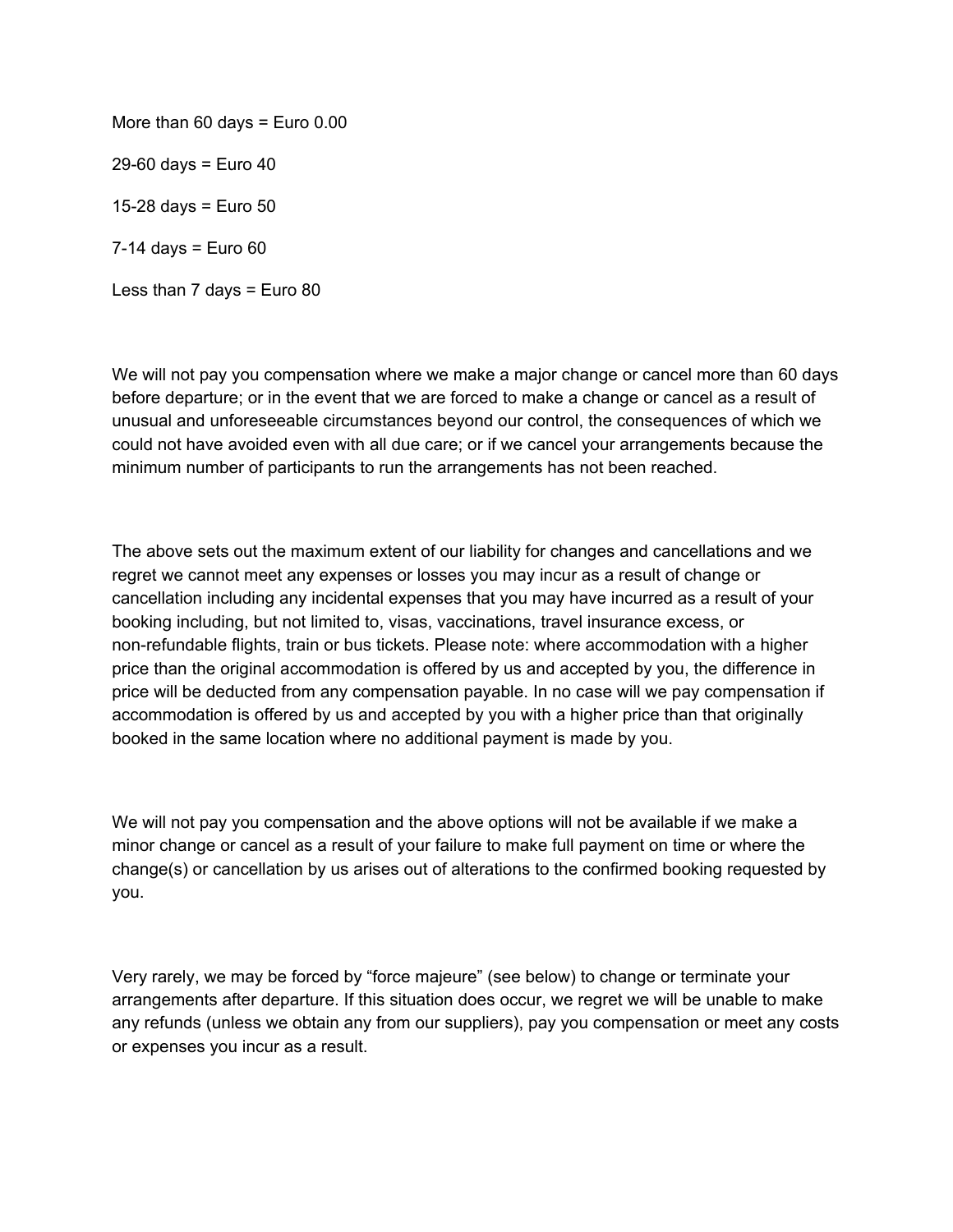If we become unable to provide a significant proportion of the services that you have booked with us after you have departed, we will make alternative arrangements for you at no extra charge and, if appropriate in all the circumstances, will pay you reasonable compensation.

## **FORCE MAJEURE**

RIDE EPIC!/Switzerland Relo GmbH will not be deemed in breach of this agreement or otherwise liable to you, by reason of delay in performance or non-performance of any of its obligations under this agreement to the extent that any such delay or non- performance is due to any Force Majeure. 'Force Majeure' means any circumstances beyond the reasonable control of RIDE EPIC!/Switzerland Relo GmbH, including without limitation acts of God, terrorist activities, insurrection, explosion, flood, tempest, forceful wind, fire or accident, war or threat of war declared or undeclared, sabotage, civil, disturbance, labour strikes, requisition, sickness, quarantine, government intervention, weather conditions, and unforeseen circumstances. Advice from the Foreign Office to avoid or leave a particular country may constitute Force Majeure.

If RIDE EPIC!/Switzerland Relo GmbH and/or any of its Suppliers are affected by Force Majeure, they shall be entitled to, and may in their sole discretion, vary or cancel any itinerary or arrangement in relation to the tour. Regarding civil unrest, once RIDE EPIC!/Switzerland Relo GmbH has investigated the prevailing situation, as it deems fit, it shall remain in RIDE EPIC!/Switzerland Relo GmbH' sole and absolute discretion whether to proceed with the tour.

# **ACCEPTANCE OF RISK AND RESPONSIBILITIES AS A TOUR PARTICIPANT**

You acknowledge that the nature of a cycling trip is adventurous, and participation involves a degree of personal risk. You will be visiting places where the political, cultural and geographical attributes present dangers and physical challenges greater than those present in our daily lives. We use information from government foreign departments and reports from our own contacts in assessing whether the itinerary should operate. However, notwithstanding this, it is also your own responsibility to acquaint yourself with all possible relevant travel information and the nature of your itinerary, and you acknowledge that your decision to travel is made in light of consideration of this information and that you assume the personal risks inherent in such travel.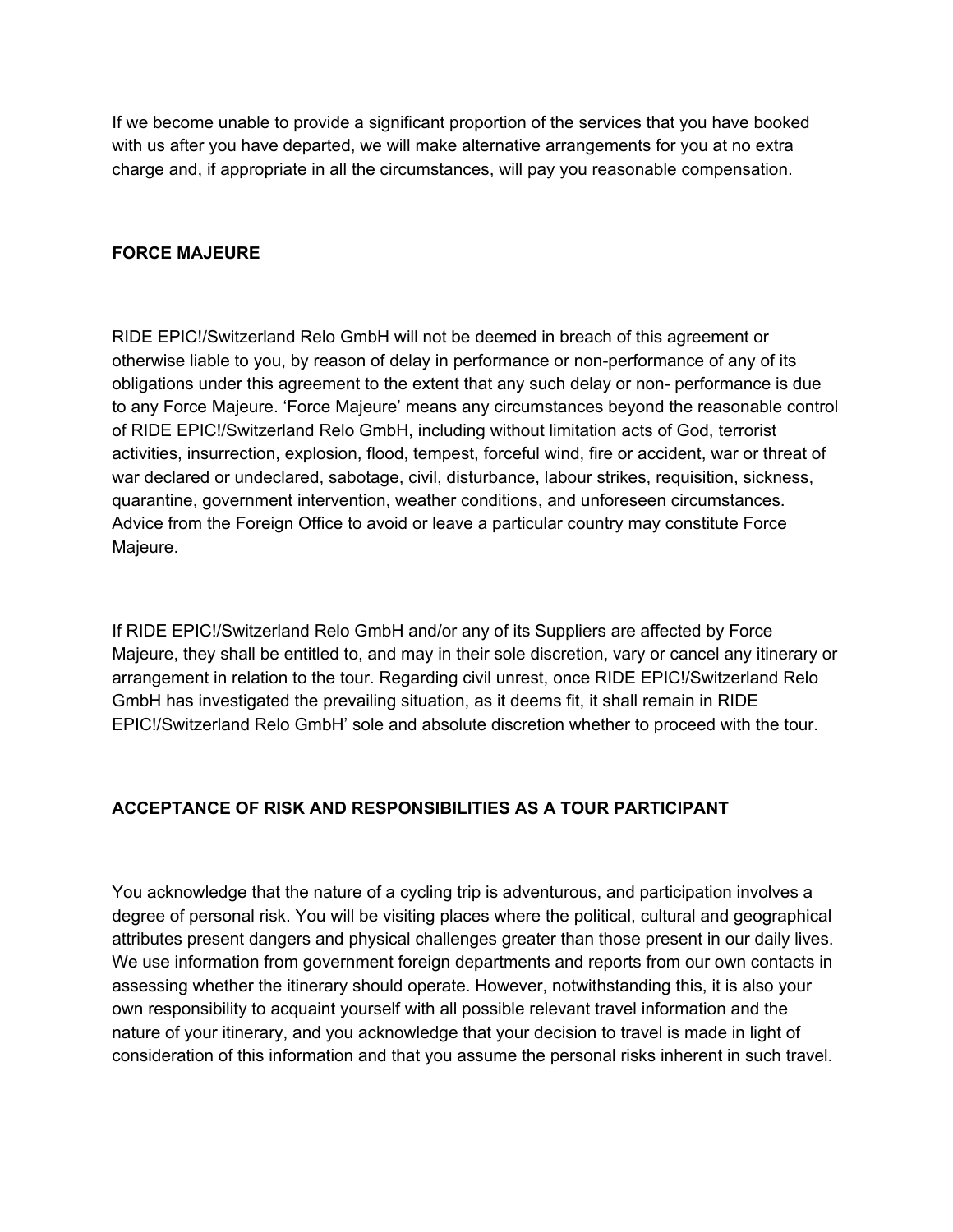You also acknowledge and clearly understand that during the course of the trip certain risks and dangers may occur, including but not limited to the hazards of travelling in mountainous regions and that by the very nature of the activities you are exposed to an element of personal risk over and above those associated with conventional holidays. You agree to assume all risks associated with the journey and agree that no liability will attach to RIDE EPIC!/Switzerland Relo GmbH in respect of death, personal injury, illness or delay of the participant, or for any loss of or damage to the property of the participant, including to your bike or other cycling equipment, during the course of the trip.

Furthermore, you must be adequately fit and of an adequate proficiency to undertake the itinerary set out in the tour you have chosen. You therefore accept and consent to the risks inherent in the implementation of this contract and accept as reasonable the limitations of our responsibility as set out in these terms and conditions. You will be required to read and sign a waiver form prior to commencing your tour. This will then form part of your contract with RIDE EPIC!/Switzerland Relo GmbH

RIDE EPIC!/Switzerland Relo GmbH reserves the right to decline, to accept, or to retain any person as a member of any party at any time.

Nothing in this clause or in any part of these Terms and Conditions is intended to exclude or limit RIDE EPIC!/Switzerland Relo GmbH's liability for death or personal injury caused by our negligence.

# **AGE**

Minimum: The minimum age for participation on our cycling tours is 18 years. In exceptional circumstance we may allow children between 12 and 18 years-old, accompanied by a responsible adult, to join one of our tours. This decision will be at the discretion of RIDE EPIC!/Switzerland Relo GmbH

Maximum: For the majority of our trips we have no upper age limit though we remind you that our trips can be physically demanding and a Self- Assessment form is required for all clients 65 years and over.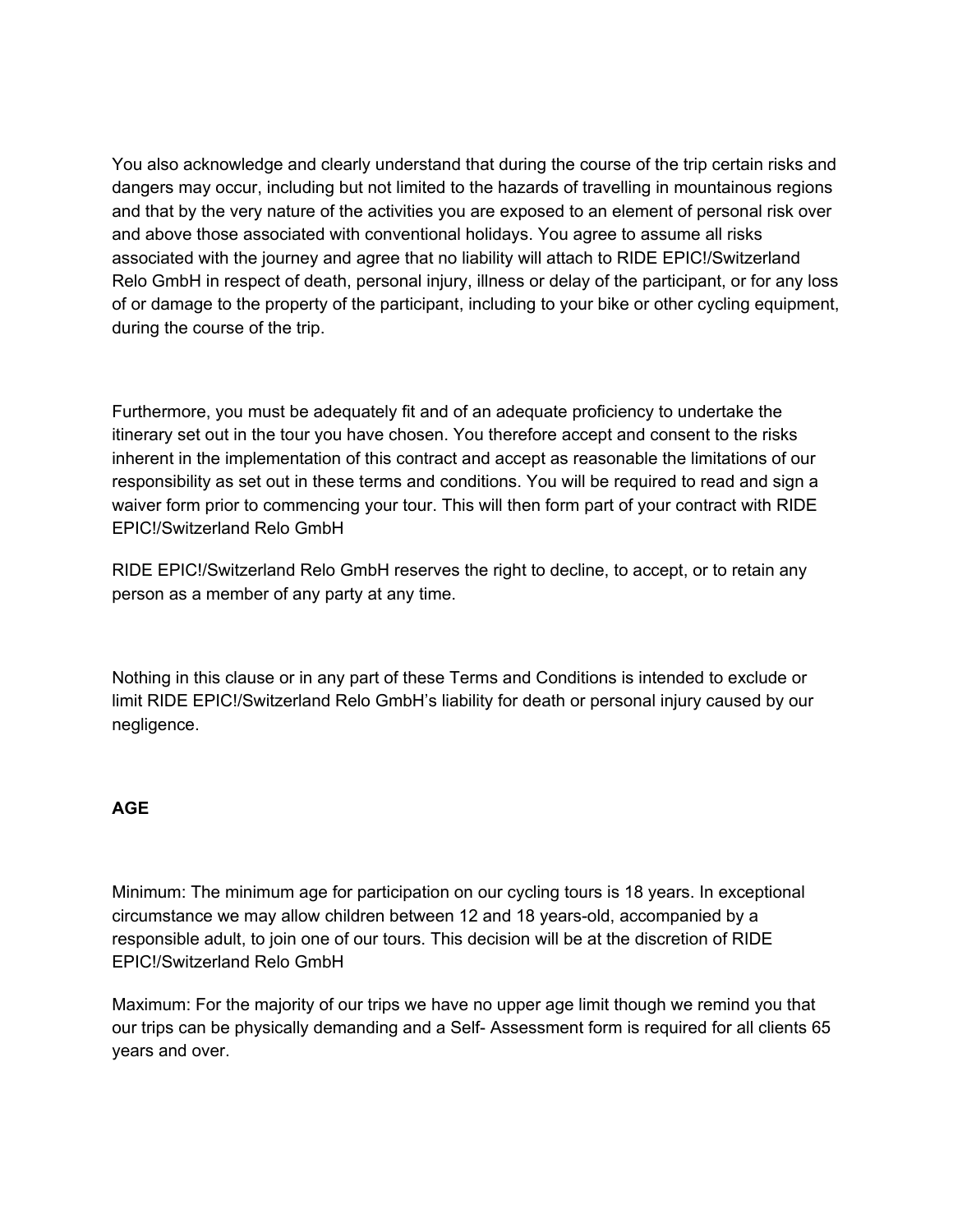#### **DISABILITIES AND MEDICAL PROBLEMS**

We are not a specialist disabled holiday company, but we will do our utmost to cater for any special requirements you may have. If you or any member of your party has any medical problem or disability which may affect your participation in the arrangements, please provide us with full details before we confirm your booking so that we can try to advise you as to the suitability of your chosen arrangements. In certain circumstances, we may require you to produce a doctor's certificate certifying that you are fit to participate in the tour. Acting reasonably, if we are unable to properly accommodate the needs of the person(s) concerned, we will not confirm your booking or if you did not give us full details at the time of booking, we will cancel it and impose applicable cancellation charges when we become aware of these details.

You must be adequately fit to cover the distances and undertake the program set out in your itinerary. If it is felt that any client is not sufficiently fit, healthy, properly equipped or able to complete the tour without affecting its safety, comfort or happy progress, the tour leader at any stage has the right to remove you from the tour.

Medical Treatment: It is a condition of your booking that in cases of emergency we have your authority to arrange any necessary medical or surgical treatments and to sign any required form of consent on your behalf.

#### **YOUR BEHAVIOUR**

All guests staying with us are expected to conduct themselves in an orderly and acceptable manner and not to disrupt the enjoyment of other guests. If in our opinion or in the opinion of your tour leader, any hotel manager or any other person in authority, your behaviour or that of any member of your party is causing or is likely to cause distress, danger or annoyance to any of our other guests or any third party or damage to property, or to cause a delay or diversion to the tour or other transportation, we reserve the right to terminate your booking arrangements with us immediately. In the event of such termination our liability to you and/or your party will cease and you and/or your party will be required to leave the tour immediately. We will have no further obligations to you and/or your party. No refunds for lost accommodation or any other service will be made, and we will not pay any expenses or costs incurred as a result of termination. You and/or your party may also be required to pay for loss and/or damage caused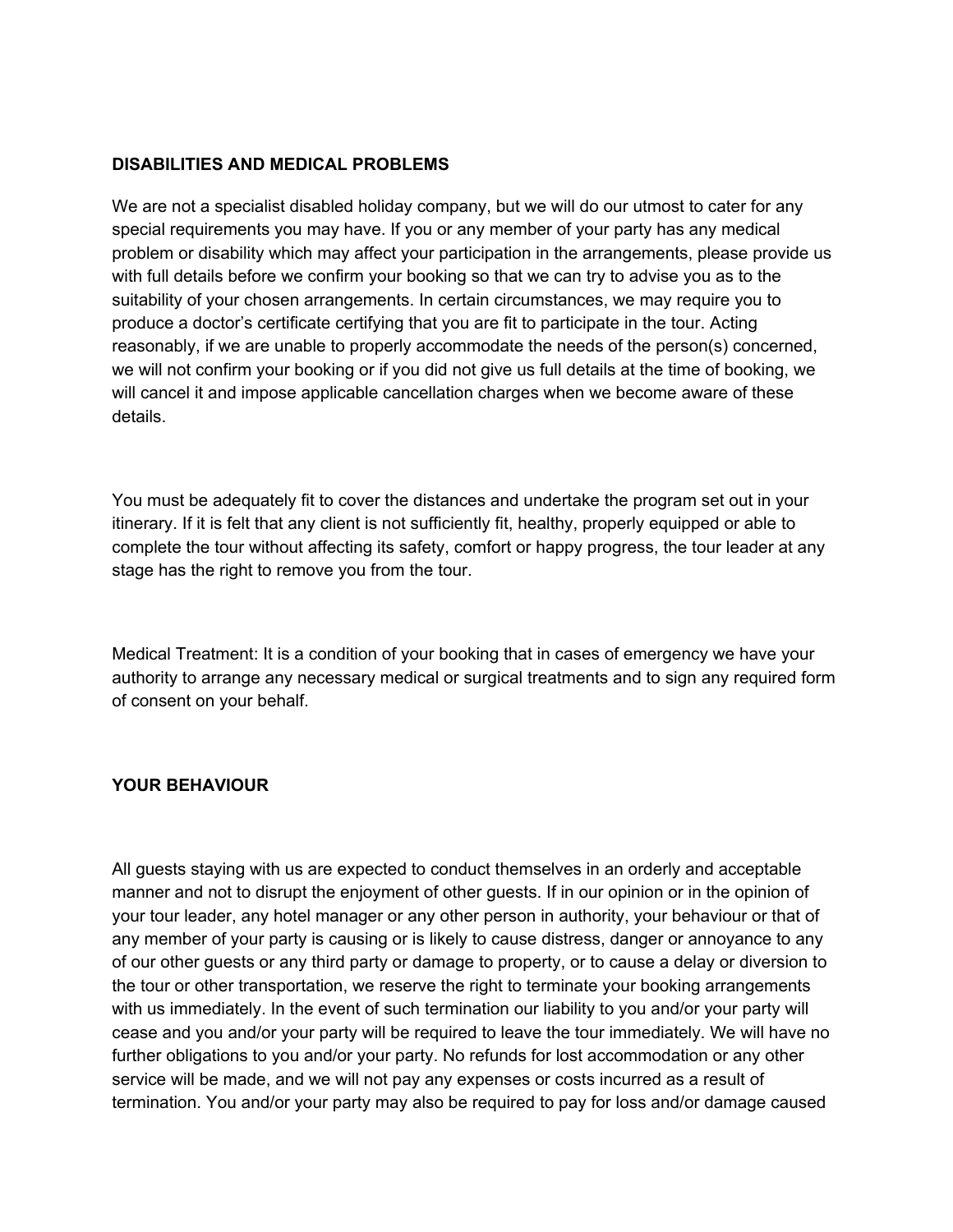by your actions and we will hold you and each member of your party jointly and individually liable for any damage or losses caused by you or any member of your party. Full payment for any such damage or losses must be paid directly to the hotel manager or other supplier prior to departure from the hotel. If you fail to make payment, you will be responsible for meeting any claims (including legal costs) subsequently made against us as a result of your actions together with all costs we incur in pursuing any claim against you. We cannot be held responsible for the actions or behaviour of other guests or individuals who have no connection with your booking arrangements or with us.

# **YOUR EQUIPMENT**

Rental bikes for tours in Ecuador and Spain

For tours taking place in Ecuador and Spain, you have the option to hire bikes from RIDE EPIC!/Switzerland Relo GmbH or from third parties for use during the tour. The cost of bike hire is an additional charge to the cost of the tour and therefore not part of the package price. Your contract for hire will either be with RIDE EPIC!/Switzerland Relo GmbH or with the third party. The number of available bikes are limited and bikes may not be available.

Rental Bikes for tours in other countries

Please note that we do not provide bikes or other cycling equipment as part of the tour in other countries. However, we may offer the option to hire bikes and other cycling equipment for the duration of the trip from third party companies. Please note that such hire does not form part of your arrangements with RIDE EPIC!/Switzerland Relo GmbH (and is not included in the cost) and your contract for the hire is at all times with the third party hire company. If you are interested in bike hire please inquiry by email.

In all circumstances it is your responsibility to ensure you bring a suitable bike with you for participation in the tour, whether this is your own bike or one you have hired from a third party company. You accept that you are responsible for the condition and maintenance of the bike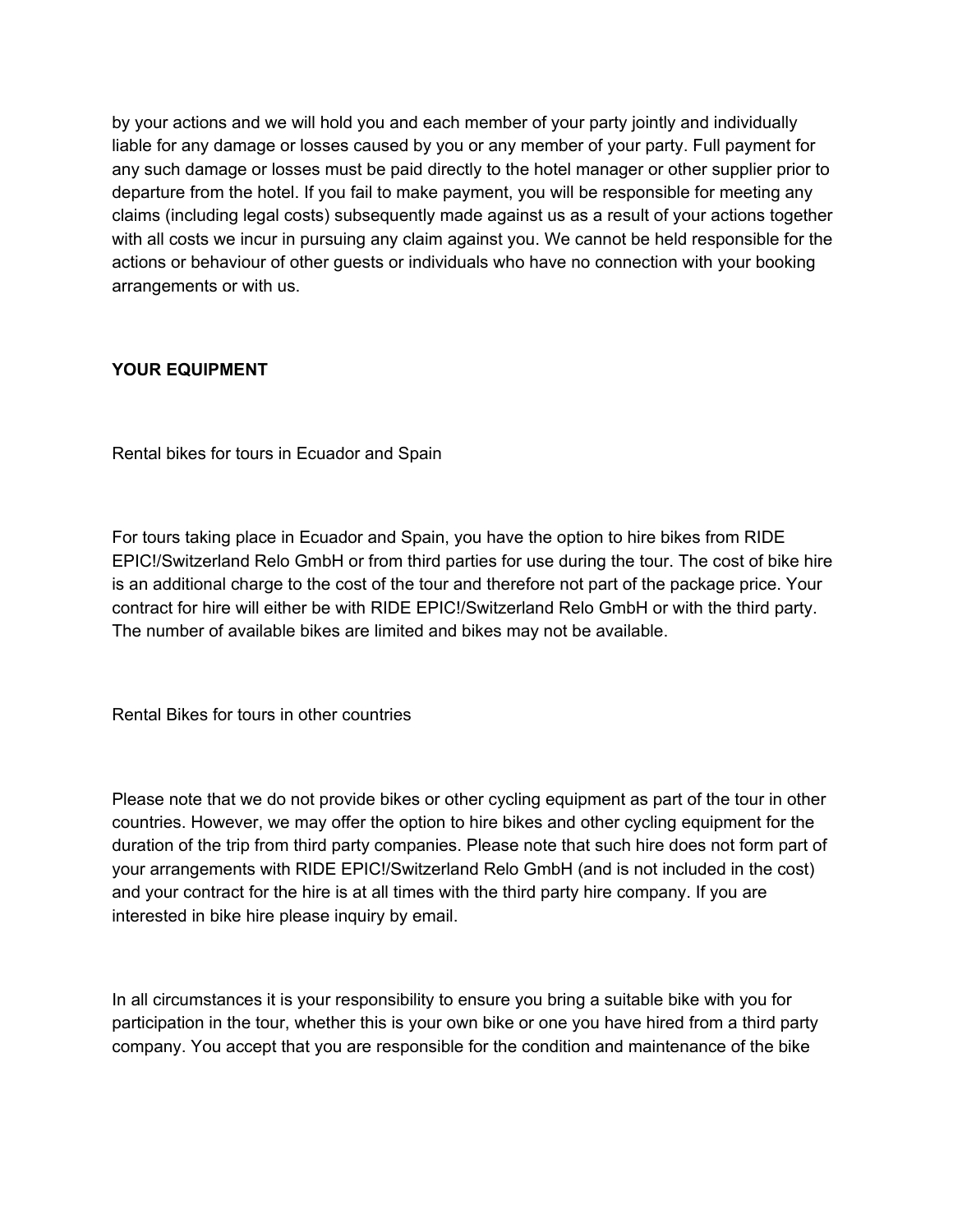and any other such equipment you use on the tour. It is also your responsibility to have sufficient insurance for the bike that you use on tour.

Please consult the individual tour pages on our website for recommended bikes suitable for the different tours.

Please note that whilst all reasonable efforts will be made by us to ensure the safe keeping of your bike, we cannot be held responsible for any loss or damage to your bike as a result of your participation in the tour or otherwise.

## **SPECIAL REQUESTS**

Any special requests must be advised to us at the time of booking e.g. diet, room location, a particular facility at a hotel etc. You should then confirm your requests in writing. Whilst every effort will be made by us to try and arrange your reasonable special requests, we cannot guarantee that they will be fulfilled. The fact that a special request has been noted on your confirmation invoice or any other documentation or that it has been passed on to the supplier is not confirmation that the request will be met. Failure to meet any special request will not be a breach of contract on our part unless the request has been specifically confirmed. We do not accept bookings that are conditional upon any special request being met.

#### **OUR RESPONSIBILITIES**

1. We will not be responsible or pay you any compensation for any injury, illness, death, loss, damage, expense, cost or other claim of any description.

2. Please note, we cannot accept any liability for any damage, loss or expense or other sum(s) of any description: a) which on the basis of the information given to us by you concerning your booking prior to our accepting it, we could not have foreseen you would suffer or incur if we breached our contract with you; or b) relate to any business.

3. We will not accept responsibility for services or facilities which do not form part of our agreement or where they are not advertised in our brochure. For example any excursion you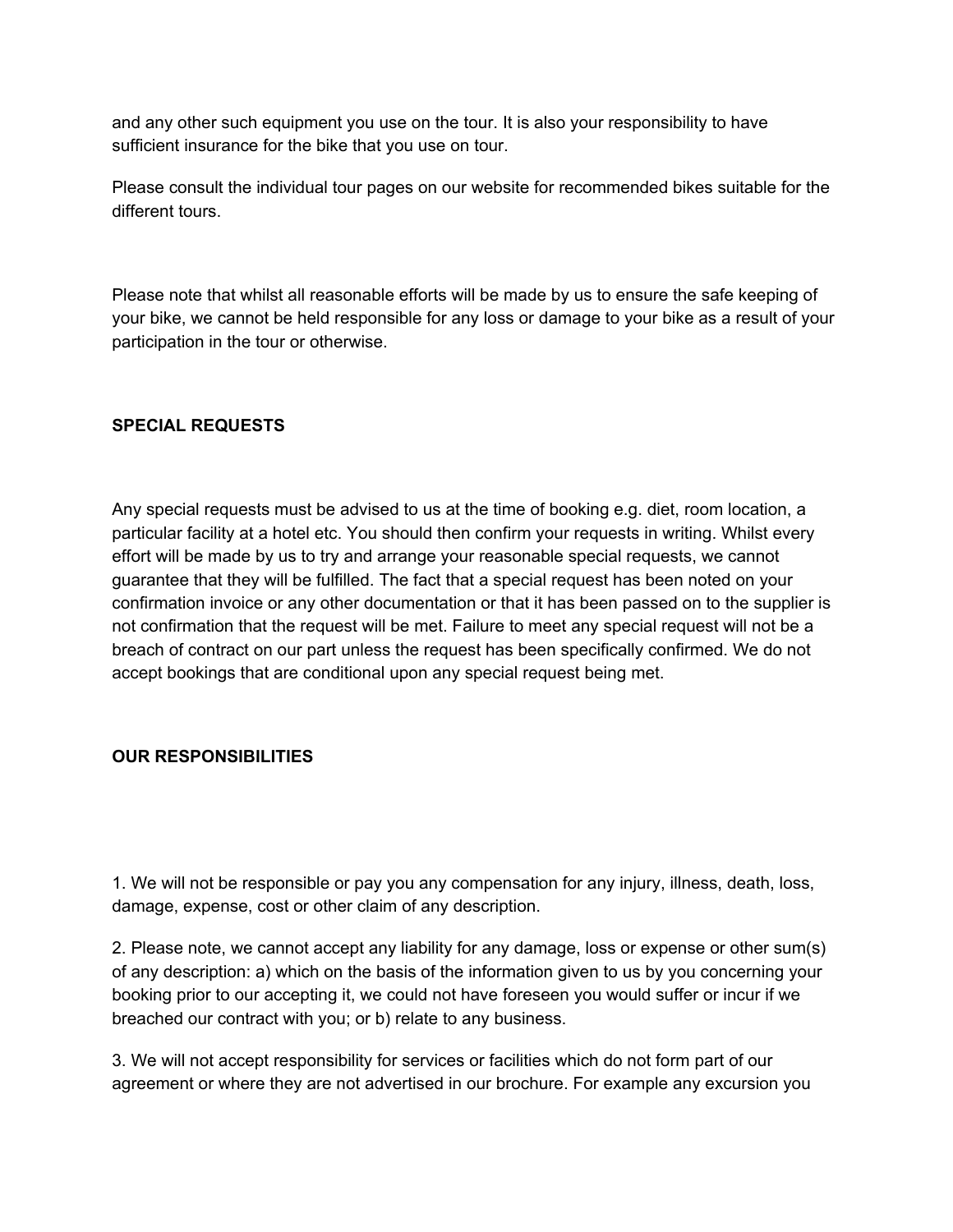book whilst away, or any service or facility which your hotel or any other supplier agrees to provide for you.

## TRAVEL INSURANCE

Travel insurance is compulsory for all RIDE EPIC!/Switzerland Relo GmbH travellers and should be taken out at the time of booking. Your travel insurance must provide cover against personal accident, death, medical expenses and emergency repatriation. We also strongly recommend it covers cancellation, curtailment, personal liability and loss of luggage and personal effects. You must provide proof of your travel insurance on the first day of your trip; you will not be able to join the trip without it. If you choose to travel without adequate insurance cover, we will not be liable for any losses howsoever arising, in respect of which insurance cover would otherwise have been available.

#### PASSPORT AND VISAS

You are responsible for ensuring that all necessary travel documents are valid and effective and in your possession for the entire tour. Passports are required for travelling abroad and should be valid for at least six months after your date of return. We suggest that you apply for or renew a passport early. Other required documents may include visas, permits, and vaccination certificates. You assume complete responsibility for checking and verifying any and all passport, visa, vaccination, or other entry requirements. You are also solely responsible for any adverse consequences resulting from incomplete or defective documentation. While we may provide information or advice on matters such as visas, vaccinations, climate, clothing, baggage, and special equipment in good faith as a courtesy to you, we are not responsible for any errors or omissions as to the information provided. We do not accept any responsibility if you cannot travel or incur any other loss because you have not complied with any passport, visa, immigration requirements or health formalities. You agree to reimburse us in relation to any fines or other losses which we incur as a result of your failure to comply with any passport, visa, immigration requirements or health formalities.

**FLEXIBILITY**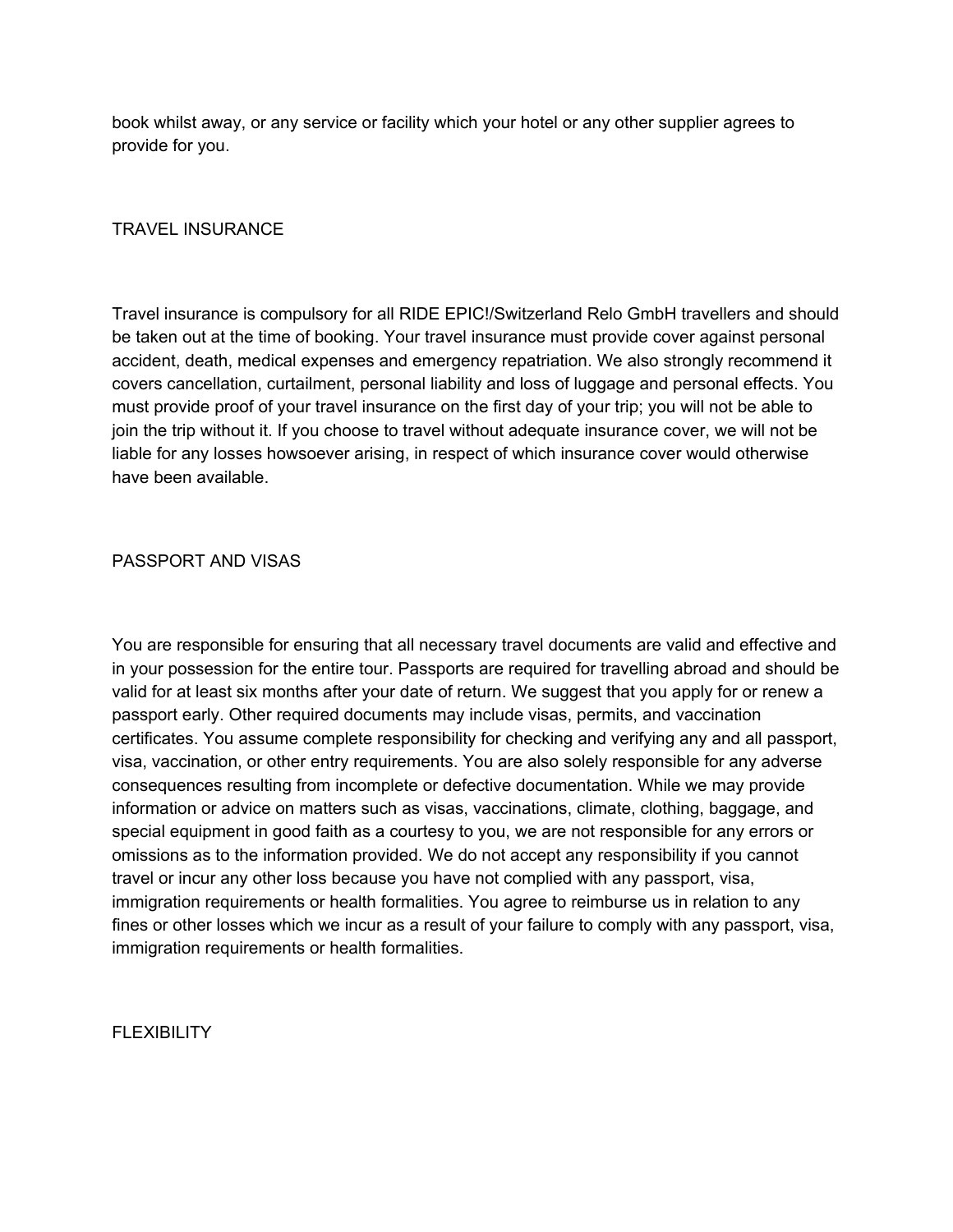You appreciate and acknowledge that the nature of this type of travel requires considerable flexibility and you should allow for alternatives. The itinerary provided for each trip is representative of the types of activities contemplated, but it is understood that the route, schedules, itineraries, amenities and mode of transport may be subject to alteration without prior notice due to local circumstances or events.

## CHANGE OF ITINERARY

While we endeavour to operate all trips as described we reserve the right to change the trip itinerary. Please refer to our website before departure for the most recent updates to your itinerary.

After departure: We reserve the right to change an itinerary after departure as a result of weather, local circumstances or events outside of our control. In such emergency circumstances the additional cost of any necessary itinerary alterations will be covered by you: **please refer to the Trip Notes for your trip for details of Emergency Funds which you agree to carry,** to be used in such instances. In this case, we are not responsible for any incidental expenses that may be incurred as a result of the change of itinerary such as visas, vaccinations or non-refundable flights.

# AUTHORITY ON TOUR

Our group trips are run by RIDE EPIC!/Switzerland Relo GmbH guide. The decision of the guide is final on all matters likely to affect the safety or well-being of any person participating in the trip. If you fail to comply with a decision made by a guide, or interfere with the well-being of the group, the guide may order you to leave the trip immediately, with no right of refund. In such a circumstance, where a traveller is removed from the trip, RIDE EPIC!/Switzerland Relo GmbH accepts no responsibility for their transfer back to the tour end point or any costs incurred therein. Any transport arranged for the traveller in question will be at the sole discretion of RIDE EPIC!/Switzerland Relo GmbH

We may also elect not to carry you on any future trips booked. You must at all times comply with the laws, customs, foreign exchange and drug regulations of all countries visited, and you also agree to travel in accordance with our responsible travel guidelines.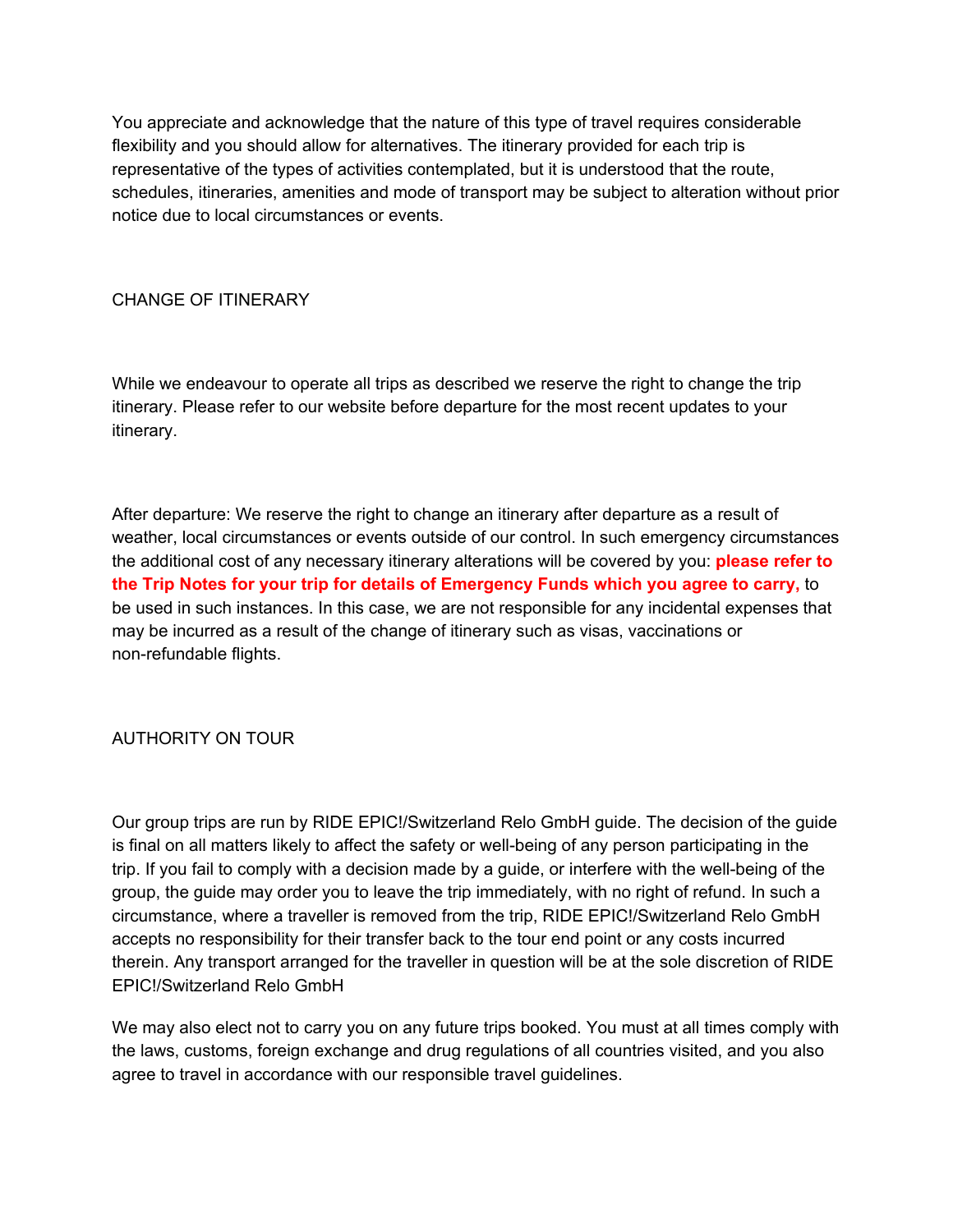## COMPLAINT PROCEDURE

If you have a complaint during your tour, you must promptly notify RIDE EPIC!/Switzerland Relo GmbH or your tour leader of the problem so that they can attempt to remedy the situation. Failure to do so while you are on tour will extinguish or reduce your ability to claim compensation from RIDE EPIC!/Switzerland Relo GmbH. Further, if you attempt to address the problem on your own without using this notice procedure, you assume responsibility of added costs you may incur and forfeit any potential refunds.

If you are not satisfied after using this notice procedure, you must submit your complaint in writing to RIDE EPIC!/Switzerland Relo GmbH within 14 days of the tour's end date.

## TOUR START DATE

It is your responsibility to be ready to embark on the tour as specified in the itinerary. RIDE EPIC!/Switzerland Relo GmbH is not responsible for any losses due to cancelled or missed flights, changed flight itineraries, late arrivals, or early departures. Our responsibilities do not commence until the appointed time at the designated meeting point.

#### FLIGHT DELAYS

If you or any member of your party misses your flight or other transport arrangement, it is cancelled or you are subject to a delay of over 3 hours for any reason, you must contact the airline or other transport supplier concerned directly and immediately. As we do not offer flights or other transport as part of our package, we have no liability whatsoever to you in respect of any such delays or cancellations. Any airline or other transport supplier may however pay for or provide refreshments and/or appropriate accommodation and you should make a claim directly to them.

PROMPT ASSISTANCE IN RESORT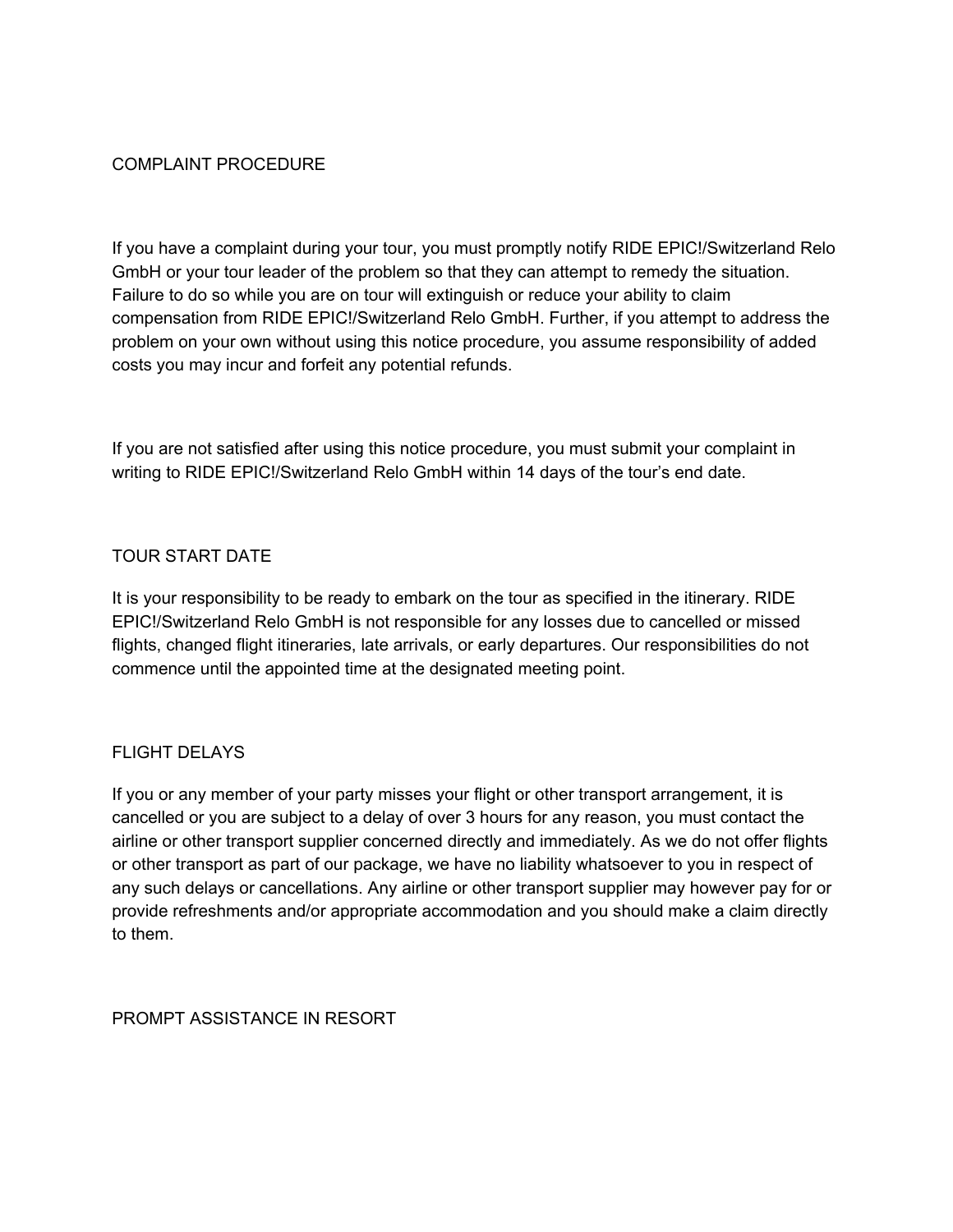In the event that you experience difficulty which is not owing to any fault on our part or which is due to unusual or unforeseeable circumstances, we will do our best to provide you with prompt assistance. Where you experience a delay which is not owing to any failure by us, our employees or sub-contractors, this prompt assistance is likely to extend to providing help in locating refreshments, accommodation and communications but not paying for them. Any airline or other transport supplier may however pay for or provide refreshments and/or appropriate accommodation and you should make a claim directly to them. Subject to the other terms of these conditions, we will not be liable for any costs, fees or charges you incur in the above circumstances, if you fail to obtain our prior authorisation before making your own travel arrangements.

## **SEVERABILITY**

In the event that any term or condition contained in these Booking Conditions is unenforceable or void by operation of law or as being against public policy or for any other reason than such term or condition shall be deemed to be severed from this contract or amended accordingly only to such extent necessary to allow all remaining terms and conditions to survive and continue as binding.

#### IMAGE RELEASE

You agree that RIDE EPIC!/Switzerland Relo GmbH may use, re-use and reproduce any images, photos, or videos that you send to us, or that are taken by our guides and/or other participants of you individually or in a group, in any medium, including but not limited to print, electronic media, or internet, free of charge and without your right to inspection, for promoting and publicising our travel products and services worldwide. If you do not want us to use any images of you that are taken by us or other Participants during the tour, you must inform our office in writing prior to the start of the tour.

#### PRIVACY POLICY

Any personal information that we collect about you may be used for any purpose associated with the operation of a trip or to send you marketing material in relation to our events and